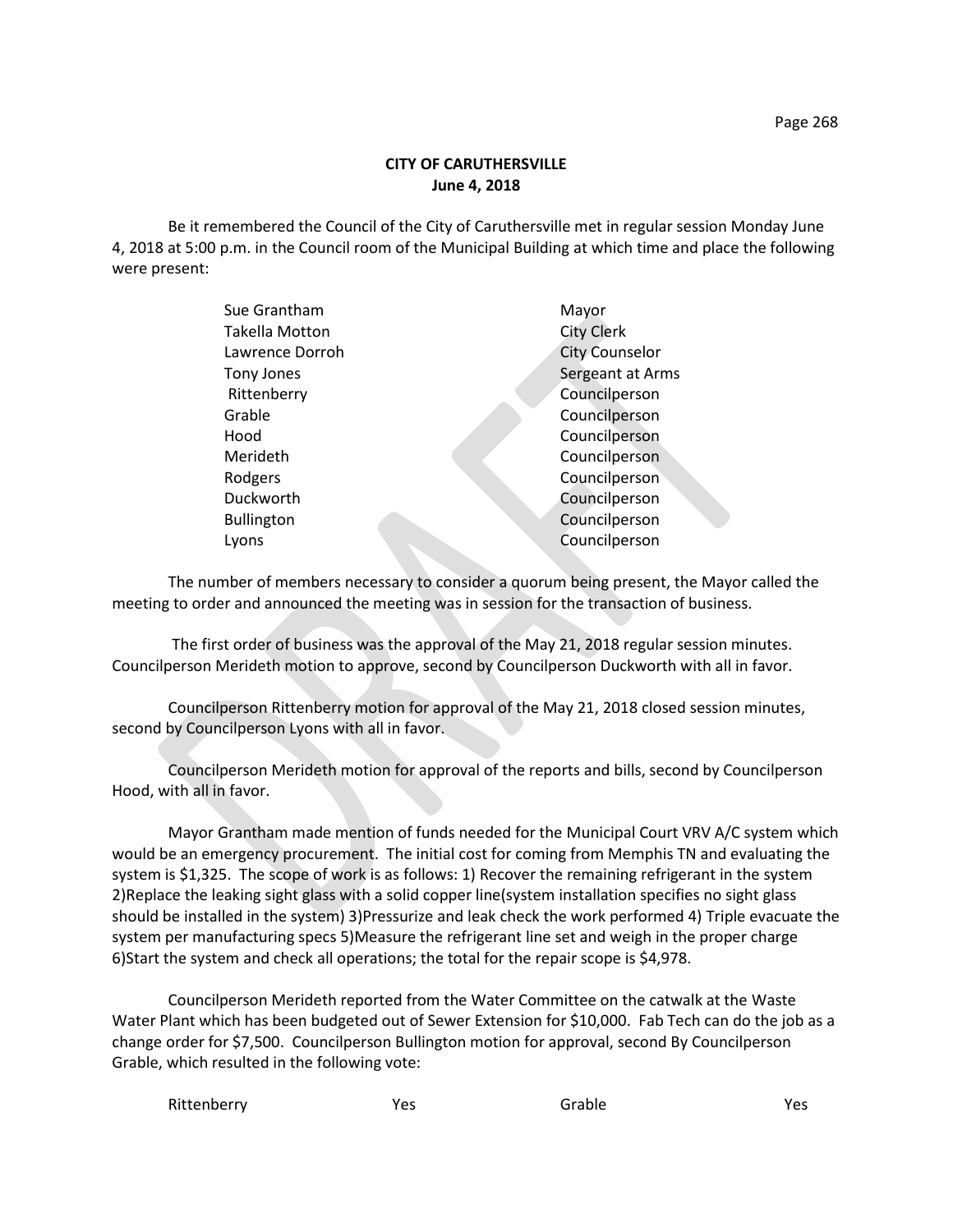Page 269

| Hood              | Yes | Merideth  | Yes |
|-------------------|-----|-----------|-----|
| Rodgers           | Yes | Duckworth | Yes |
| <b>Bullington</b> | Yes | Lyons     | Yes |

Police report; Chief Tony Jones reported that with the last heavy rain, one of the police vehicles had flooded out. The insurance company was contacted, as of now the engine alone will cost \$7,300, and they will send a report once the total estimates are figured. He will be asking for the 2018-2019 budget to have the expenditure come out of Asset Forfeiture for the vehicle to be replaced in part with the insurance proceeds.

Animal Shelter report; For the month of May there have been intake of 24 dogs and 1 cat. Owner's pick up 5 dogs, gave to rescue 4 dogs, no euthanization, dead animals 1 dog and 1 cat, and none trapped. Wildlife is as follows: Dead; 22 squirrels, 4 skunks, 5 rabbits, 6 opossums, and 4 snakes. Trapped; 28 skunks, 3 rabbits, 2 opossums, and 4 snakes.

Chief Tony Jones stated that he was at the scene of the fire at Eric Hubbard's house which was a battle to extinguish with the double roof. The fire department did a great job preventing the structure from burning all the way down. Councilperson Bullington reported that the tornado signs were in and the electrical line being run, the signs should be set next week.

Street & Sanitation report; Terry Rushing reported that the department performed their normal daily activities, and had several service workers cutting weeds around poles and ditches. The house on East 18<sup>th</sup> Street has been torn down, and they're in the process of tearing down the house on Carroll. The department along with Harold Hampton ran electrical lines at the Recreational Center to get the tennis courts lights up and running. There were 10 street lights turned in to be repaired, tires were put on the backhoe and dump truck. The dump truck will have to be taken back, it worked for 5 loads, and it quit dumping. The East 20<sup>th</sup> Street bonds, and Mooreland Dr. projects are continuing to be worked on. There were 6 building inspections with one vacate issued. There was also 1 building permit issued, and has been working on business licenses in conjunction with Rebecca Morgan. The Municipal Court building has a section in the back that's peeling off, which needs to be taken care of before water damage takes place. Rushing will be providing the Council with more information and cost.

There was a question about Kelley Dr. being repaired which will have to be packed and concreted and will come out of the regular budget. The house at the end of Kelley Dr. within a month should be secured with replacement windows where they're missing, and the melted vinyl siding will be replaced by the owners. There was a question about the additional houses that were on the list that were to be torn down. Terry Rushing will be pulling away tomorrow from the tearing down of houses to repair Collins St. that's caving in. With the additional equipment the department will be able to work on multiple projects. There are also 25 to 30 street breaks that will need to be repaired. Councilperson Rodgers inquired of the streets that had popped during the cold spell. Rushing replied that some would be repaired and others patched, and they would prioritize the worst first.

Code Enforcement report; Sonya Fuller reported that she had sent out some 20 plus letter, and did follow ups making sure that nuisances had been abated.

Water Waste Water report; Paul Shaw reported that the Meter deposit fund had an excess of \$40,000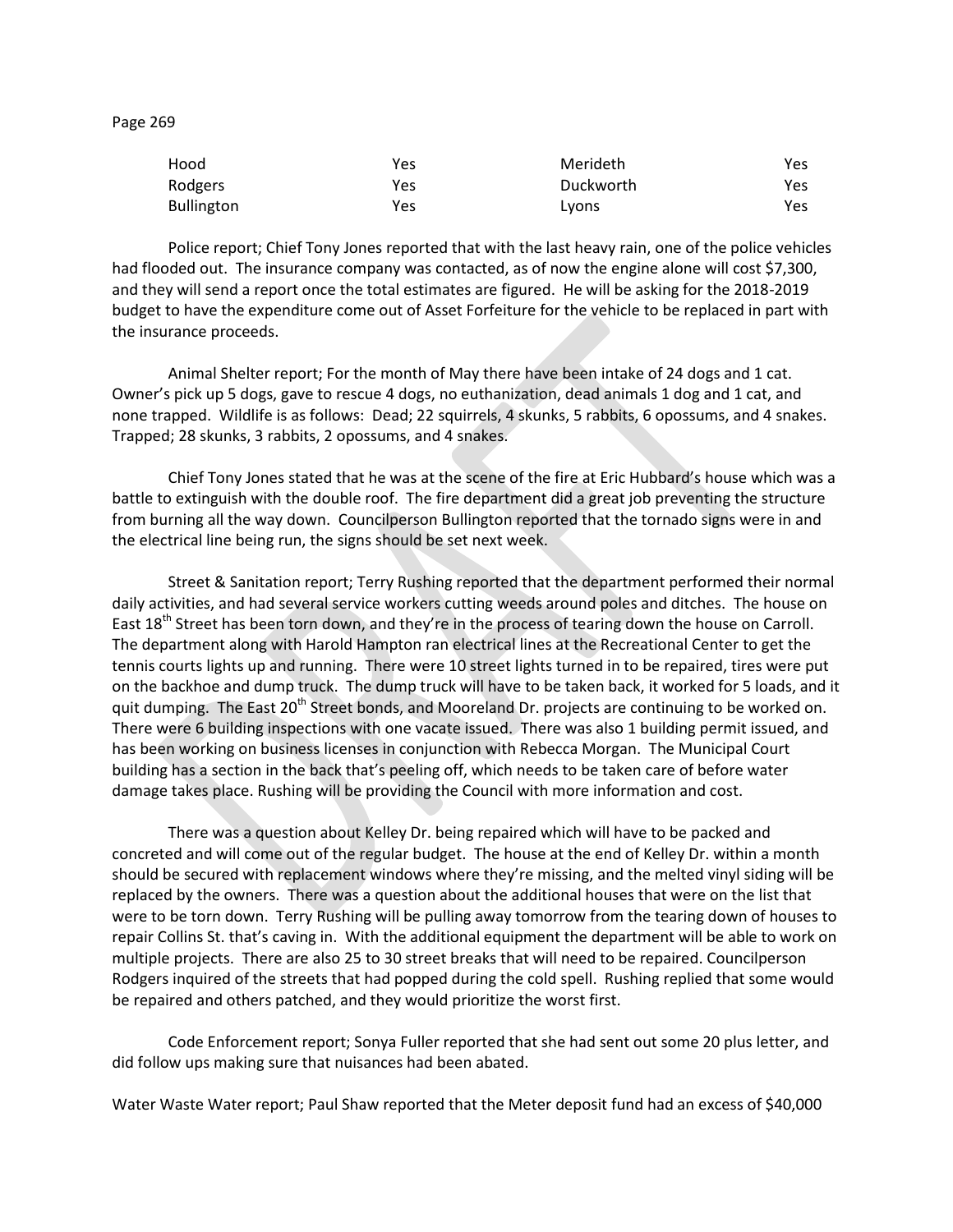that could be moved to the Water & Sewer account . Councilperson Duckworth motion to move the funds, second by Councilperson Merideth, which resulted in the following vote:

| Rittenberry       | Yes | Grable    | Yes. |
|-------------------|-----|-----------|------|
| Hood              | Yes | Merideth  | Yes. |
| Rodgers           | Yes | Duckworth | Yes. |
| <b>Bullington</b> | Yes | Lyons     | Yes. |

Park & Recreation report; Wes Deere gave thanks to Harold Hampton and Terry Rushing for getting the lights fixed at the tennis courts. They ran into a lot of obstacles but persevered, and ended up running 1000 ft. of line. Baseball and softball is wrapping up this week, and the current  $4<sup>th</sup>$ , 5<sup>th</sup>, and 6<sup>th</sup> graders volleyball signups are ongoing. The women's volleyball is also ongoing on Wednesday nights and the games cost \$1 to get in.

Library report; Teresa Tidwell reported that the Democrat Argus is online and can be accessed on the city's website. There have been 100 signups for the summer reading program, and you can still sign up. There's programing every Tuesday, Wednesday, and Thursday at 1:30 p.m.

Budget report; Councilperson Bullington stated basically what would occur at the Finance Committee meeting tomorrow would be to introduce the new members to the inner workings of the budget. The Finance Committee members would also look at meeting with the different department heads so that everything wouldn't fall on one person. Department heads need to start working on their budgets. Ordinarily the budget isn't finalized until the June 30<sup>th</sup> financials are available. Therefore, on July 1, 2018 the current budget will be adopted, and then the adoption of the final budget once the financials are available. The General Fund as of now is \$309,644.18 for the April financials, and at the start of the year was \$302,326.55. The operating income is \$4,266,407.18, but some of the accounts are restricted, they are set up to pay off debts or are debt reserves.

Insurance report; Councilperson Rittenberry reported that the next policy to come up is workmen's compensation in July. It should be cheaper this year, and Councilperson Rittenberry will have more information at the next meeting.

Mayor Grantham commended Belton Duncan, Olin Parks, Dennis Rodgers, and Smith Funeral Home for the upkeep, and putting flags out for Memorial Day. H. S. Smith buys the flags and also helps put them out. Councilperson Rodgers made mention that she had gotten flags a couple of years ago from Teddy Cheek, and her and her grandsons put out flags at cemeteries especially on 20<sup>th</sup> Street. The Mayor also mentioned a 7 year old girl and her mother picking up trash at Reynolds Park taking pride in the community. Mayor Grantham reported that she and Paul Shaw had gone to a workshop that was for funding for the future. There are several funding sources that you can get money from, but they all say that you have to help yourself first before the available funding can be obtained.

There was a question from the floor as to whether or not the flushing of the hydrants would affect the water pressure. Paul Shaw stated that it wouldn't, but there would be some discoloration of the water. Councilperson Merideth stated that the purpose for the flushing was to get rid of the sediments.